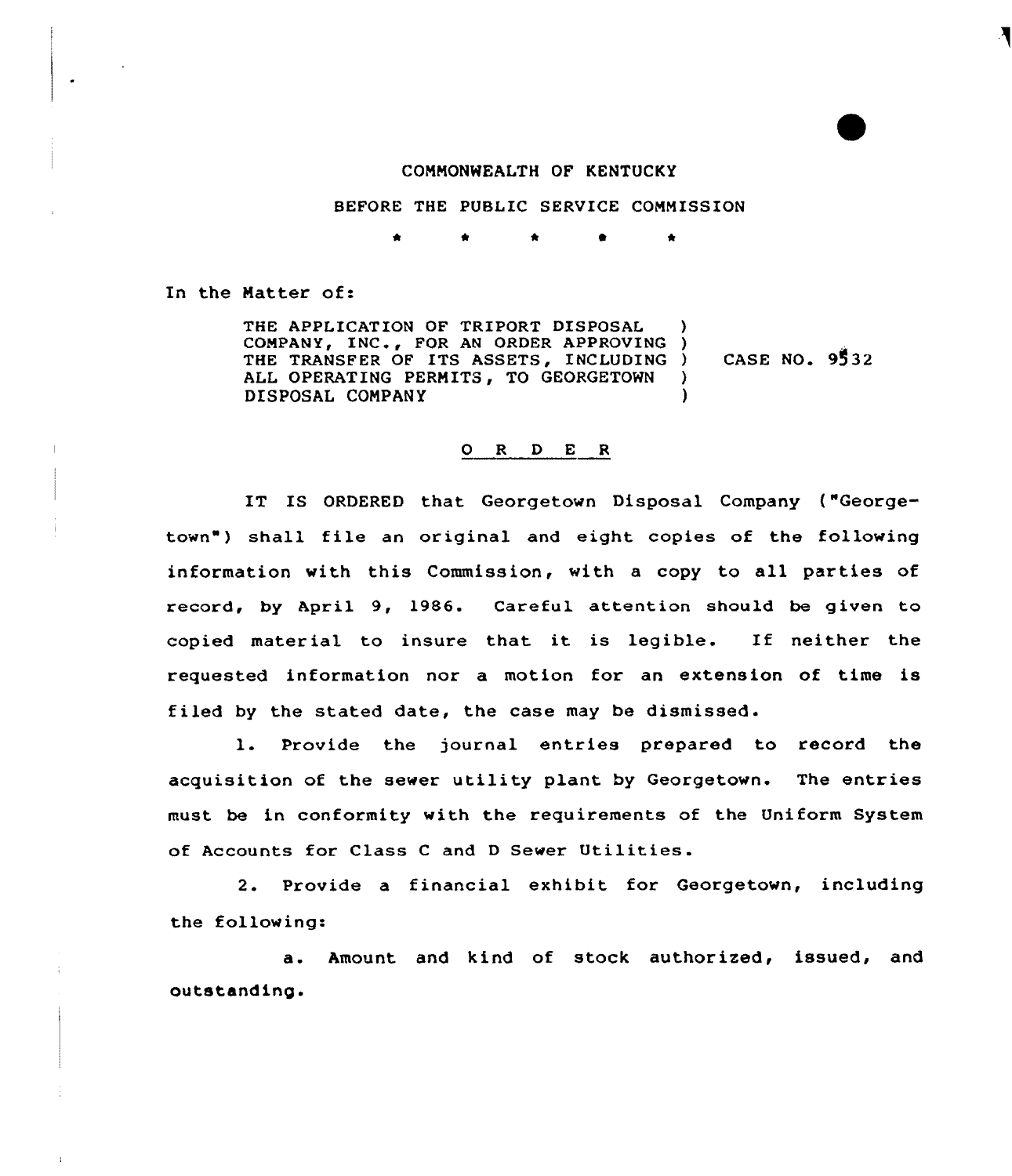b. Brief description of any mortgages on property of Georgetown, giving date of execution, mortgagor, mortgagee, amount of indebtedness, and other related information.

c. Each note outstanding, giving issue date, maturity date, interest rate, and in vhose favor.

d. Other indebtedness, giving the same information as for notes outstanding-

e. Detailed beginning balance sheet or other statement of financial condition.

3. In reference to Georgetown's application, Exhibit C -Purchase Contract," the Triport Disposal Company sewer utility plant was to be sold to the The Webb Companies for \$10. In Exhibit  $D -$  "Offer to Purchase and Contract of Sales," the purchase price of the sewer utility plant by Georgetown from The Webb Companies is not included. Provide the purchase price of the sever utility plant. Provide the method used to determine the purchase price.

4. In reference to Georgetovn's application, Exhibit D, part 2(b}(ii), explain if the sever utility plant is included or excluded from the 158.858 acres exempted from the buyer's first mortgage.

5. In reference to Georgetovn's application, item 3, and Exhibit <sup>B</sup> — "Consent to Assignment of Third Party Beneficiary Agreement," provide the amount required by Central Bank and Trust Company as an escrow deposit.

6. In reference to Georgetown's application, item 12, provide the name of the operator hired to manage the sewer utility

 $-2-$